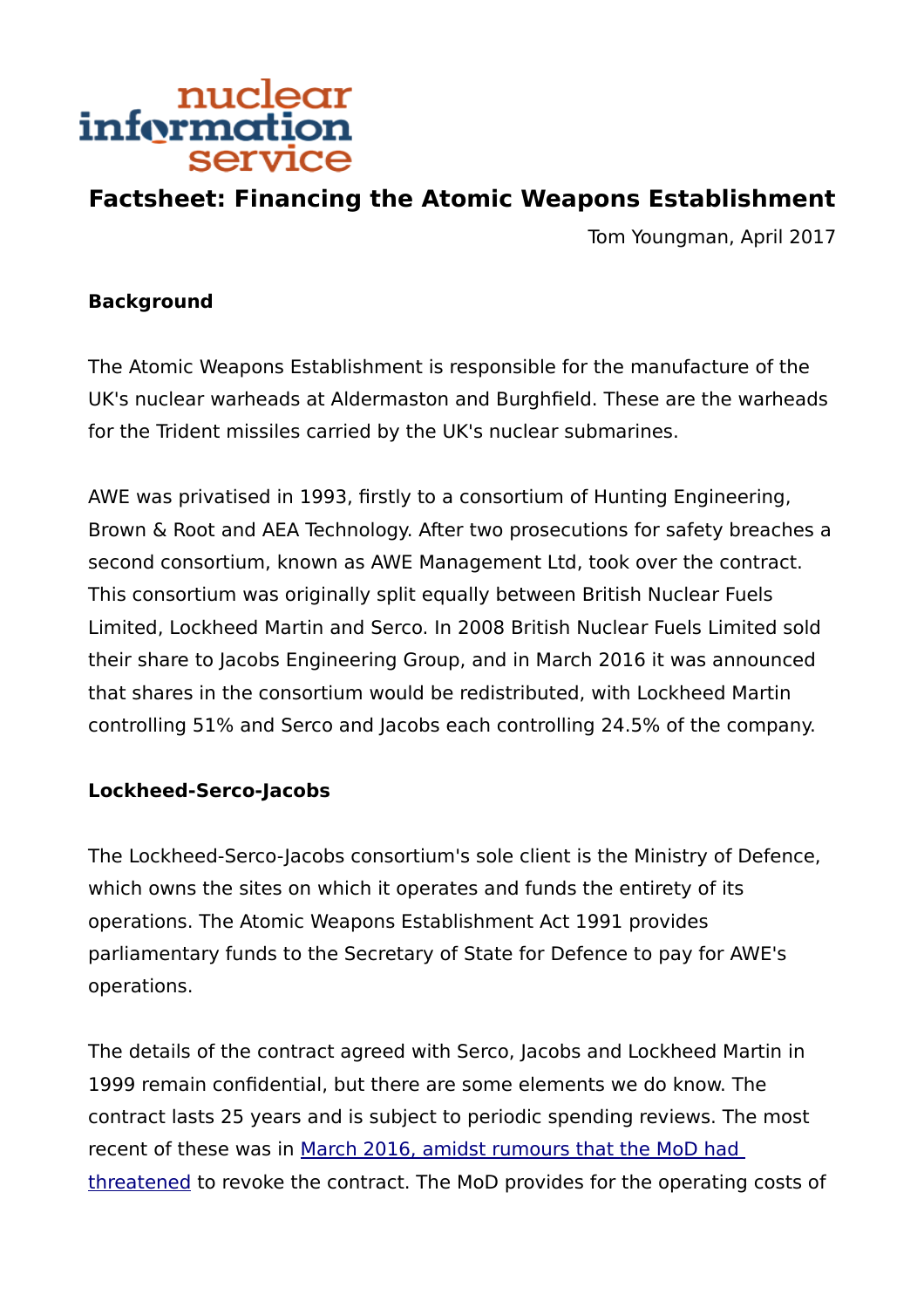AWE and pays a reward directly to the managing consortium depending on its performance according to criteria which remain secret.

The staff at AWE are employed by a company called AWE plc, which also holds the nuclear site licenses for Aldermaston and Burghfield. AWE plc is a wholly owned subsidiary of AWE Management Limited, but the MoD holds a non-voting share which means that the company will revert back to MoD ownership when AWE Management Limited's contract ends.

### **Spiralling budget**

The accounts filed by AWE Management Limited at Companies House over the last 18 years<sup>i</sup> show budgets increasing way beyond the rate of inflation.



AWE Management Ltd (Lockheed-Serco-Jacobs): accounts

By 2015 government expenditure on the manufacture of nuclear warheads by AWE increased to almost five times the level of spending in the year 2000, way beyond what would be expected if spending had risen in line with inflation (shown in yellow). The sharpest increases in spending were between 2004 and 2009, when expenditure rose from £328,756,000 to £865,148,000.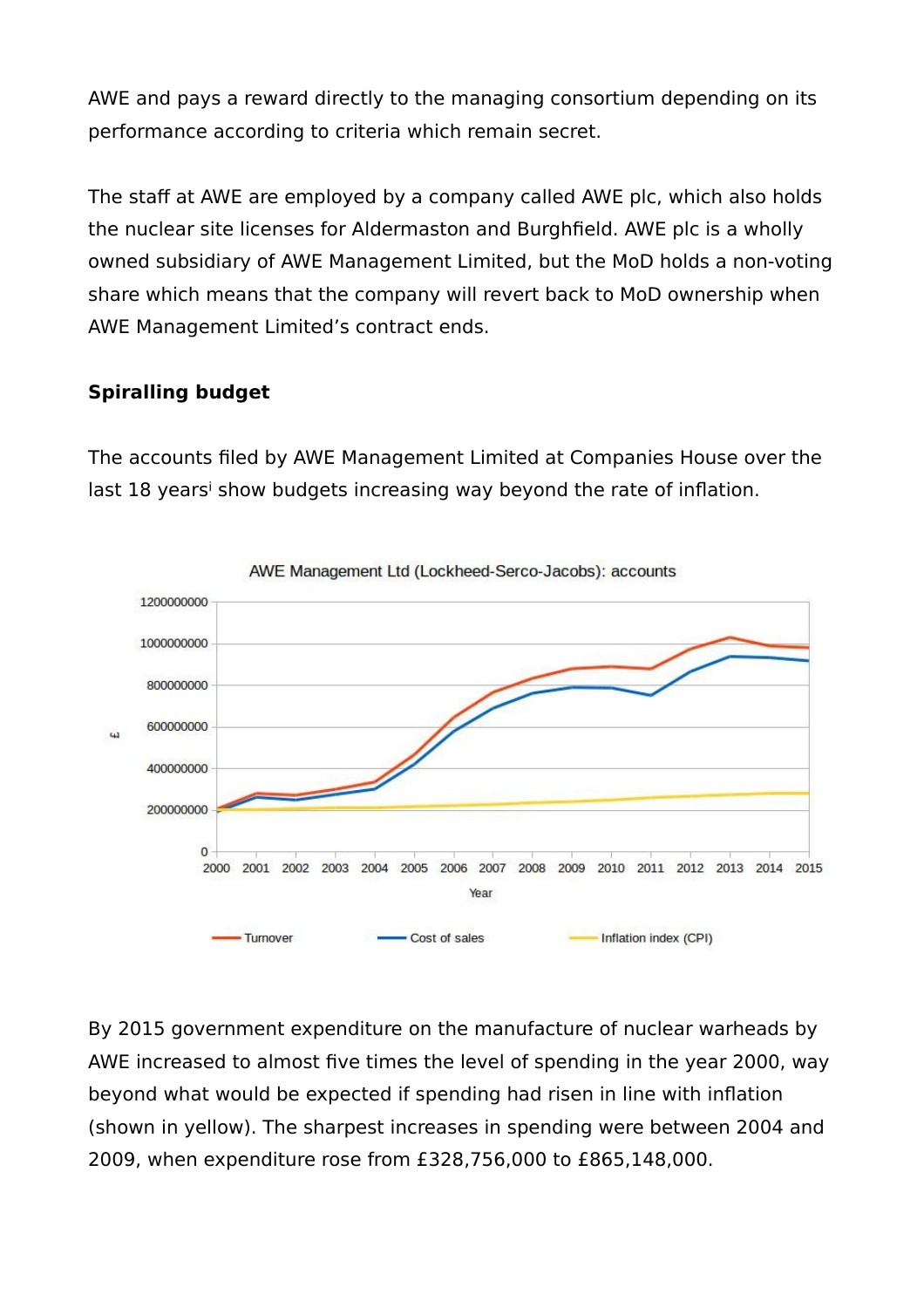Until 2009 these increases in spending bore no relation to plans announced by government. In 2005 the then Secretary of State for Defence John Reid announced that spending on AWE would be £350 million for each of the next three years. Spending in 2005 already well exceeded this figure, at £456,719,000, and by 2008, spending had reached £820,306,000. These dramatic increases in costs have since been locked in, with announcements by Defence ministers Quentin Davies in 2009 and Peter Luff in 2012 maintaining AWE's budget at  $£1$  billion per year.<sup>ii</sup>

#### **Consortium profits**

The MoD pays Lockheed-Serco-Jacobs a reward based on performance that makes up the consortium's profits. These profits make up a sizeable portion of the MoD's spending on AWE. Between 2000 and 2011, these profits increased year on year, peaking in 2011 when they made up 14.5% of the MoD's expenditure on AWE. Since then the government has reigned in the consortium, but direct rewards to Lockheed-Serco-Jacobs still comprised 6.5% of the MoD AWE budget in 2015.



Over the course of the government's contract with Lockheed-Serco-Jacobs it has paid an average of 9.1% of its budget directly to the consortium as profits. Around a fifth of these profits are spent on administrations and corporation tax,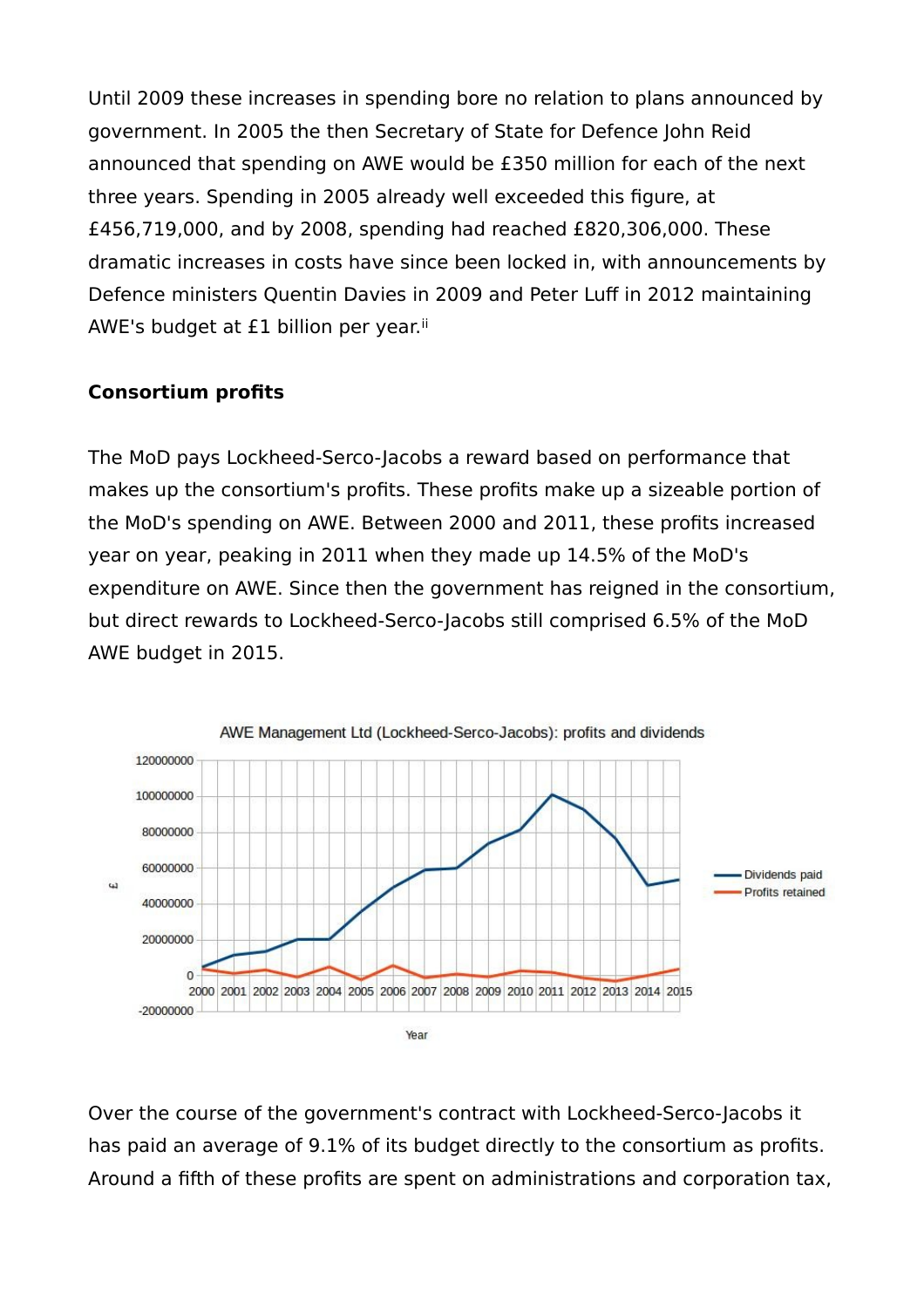but the rest are paid as dividends to Lockheed Martin, Serco and Jacobs Engineering Group. Between 2000 and 2015, AWE has paid dividends to these three companies worth £803,937,000.

AWE is currently engaged in a heated dispute with trade union Unite over attempts to reduce workers' pensions, which has seen workers stage protests outside the MoD and a number of 24-hour strikes.<sup>iii</sup> Cuts to the pensions are proposed on the basis of a £461.6 million shortfall in the pensions potiv, for which Lockheed-Martin-Jacobs claims it is not liable. This suggests that the MoD has over-invested in the profits of its contractors and underinvested in the pensions of its workers.

#### **Not all accounted for**

AWE and AWE Management Limited's accounts leave various questions unanswered.

Firstly, some dividends are also paid by AWE plc to its shareholders, Lockheed-Serco-Jacobs and the government. These dividends could well be unspent funds provided by the MoD. It is unclear who receives these dividends and how they are accounted for by the government and by Lockheed-Serco-Jacobs. In 2015 these dividends amounted to £8.6 million.

A much deeper question is that of the budgeting process at AWE. The three companies carrying out the contract each use a share of revenue to undertake their obligations, defining the costs of the work they wish to carry out. Standard practice for contractors would be to price their core administrative costs (such as work bidding for contracts) as well as profits into the rates charged for staff time. We have no information as to how this is carried out at AWE. With three large private companies keen to maximise their income, it is certain that there is little incentive for cost saving or for budgets to be revised downwards.

A further cost of AWE not accounted for here is the cost of decommissioning, which the MoD is liable for. In its annual accounts in 2016, the MoD stated that £96 million is being held to pay for decommissioning, and this amount will be